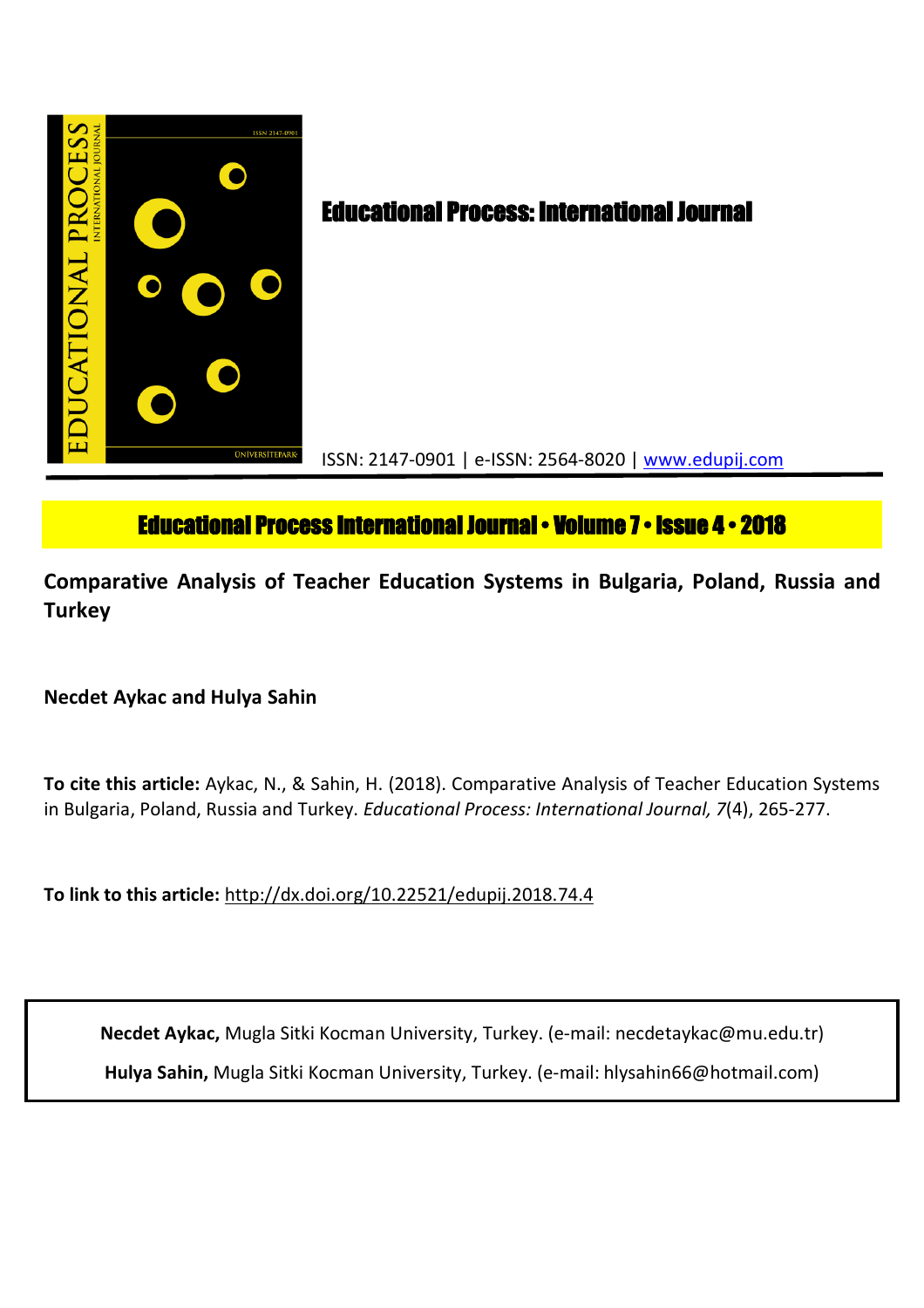## **Comparative Analysis of Teacher Education Systems in Bulgaria, Poland, Russia and Turkey**

## NECDET AYKAC and HULYA SAHIN

## **Abstract**

The study covers comparative analysis of teacher education systems of Bulgaria, Poland, Russia and Turkey. Russia has a well-established educational system, and both Bulgaria and Poland have made many reforms to their modern teacher educational systems after their European Union membership acceptance and subsequent accession to the EU. Each were selected for this study, and their policies and applications of teacher training, teacher training institutions, conditions of acceptance of students to teacher training institutions, study periods, practicum teaching applications, assignment of teachers to teaching posts, and the status of the teaching profession in these countries were investigated and evaluated by comparing them with Turkey's current day situation. Therefore, descriptive survey model was used and the research data collected by way of a literature review. While collecting the data, printed academic sources such as theses, books, journals, and articles about the teacher training systems in Bulgaria, Poland, Russia and Turkey have been used. The data attained in this study were evaluated the descriptive analysis approach in terms of the criteria determined in accordance with the aim of the study.

**Keywords:** teacher, teacher training policies, teacher training problems.



………………………………………........….....………………………………...……………

EDUPIJ • ISSN 2147-0901 • e-ISSN 2564-8020 Copyright © 2018 by ÜNİVERSİTEPARK edupij.com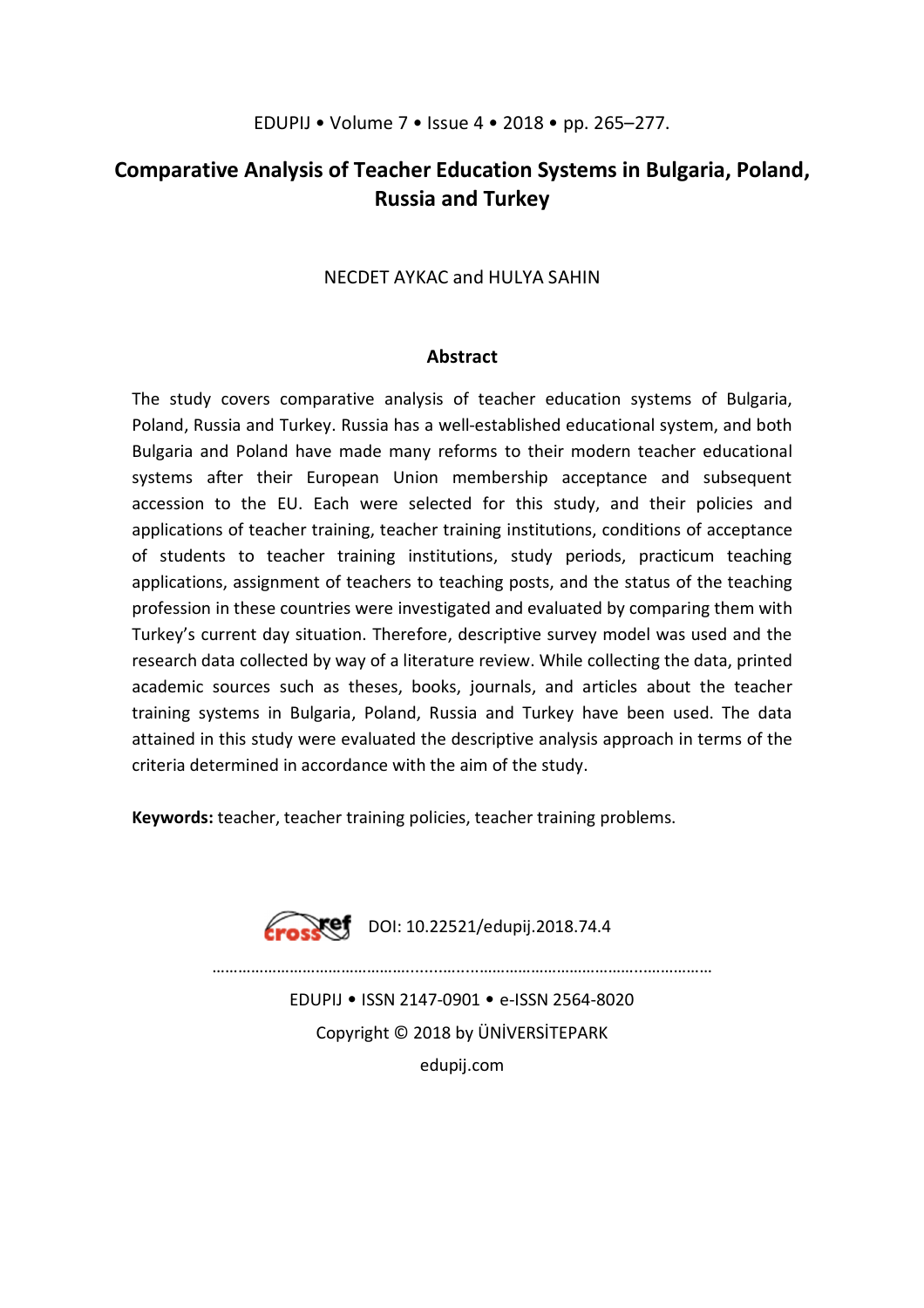#### **Introduction**

Education has been an indispensable part of human life since the existence of humanity. Each nation has its own unique education system, established and developed on the basis of the social, cultural, political and economic values of the society (Azar, 2011). In other words, each education system has the responsibility for reflecting the norms of the society and accomplishing the society's expectations of education. The most important factor determining the extent to which the society's expectations of education can be satisfied is the teacher. According to Bursalıoğlu (1994), the most strategic part of the school social system are the teachers. How well teachers can adapt to the conditions of the developing world, how well they can transmit what they know and how much they can raise their students' awareness, all depend on the training they have received. One of the most important problems of developing countries is to adapt their education to the changing conditions of the globalizing world and to make it more widespread. One of the manifestations of the development is the qualified labor force. Even when economic, social, political and legal reforms have been completed in a country, it may be difficult for these reforms to yield the desired outcomes unless the citizens of this country are trained to offer a qualified labor force (Azar, 2011). Increasing the quality of teachers results in increasing the quality and success of the education system. The success of countries in each area is directly associated with the quality of education, and the quality of education is directly proportional to the quality of its teachers (Bilgin, Aykaç, & Kabaran, 2014). However, the teacher training criteria adopted in Turkey in the past and to the present day seem most of the time to be complicated, contradictory and inadequate.

During the period covering the first 70 years of the Republic of Turkey, the main policy adopted for teacher training was to educate students that had completed their elementary or secondary education in continuously changing teacher training schools in order to meet the country's need for teachers (Ergün, 1987). While the shortage of teachers was deeply felt in rural areas and particularly at the elementary level during the first years of the Republic, from the 1950's towards the 1970's, this shortage was felt at the middle and high school levels (Özoğlu, 2010). In order to meet the increasing demand for teachers, different methods including particularly short-term teacher training applications were applied. Some of these short-term teacher training programs were the appointment of reserve officers as teachers, training teachers through letters, and training teachers in accelerated teacher training programs, which all contributed to the deterioration of the quality of teachers (Akdemir, 2013). Within the context of the Preservice Teacher Training Project, that was initiated in 1994 and completed in 1998 by the Council of Higher Education and the World Bank, education faculties were restructured at universities. The Council of Higher Education explained the reasons for this restructuring as addressing deficiencies and problems in the former teacher training programs and that the restructuring was necessary in order to meet the needs brought about by the age (Üstüner, 2004).

In Turkey, issues with the teacher training system should be addressed as a serious problem. Though many different models have been tried, the teacher training system is still not yet as qualified as desired. It is only possible to improve the quality of teacher training in Turkey by ridding the system of political influence. Attempts are continuously made to increase the quantity but decrease the standards of the teacher training system. Changes to be made on the current teacher training system to keep up with the age should be decided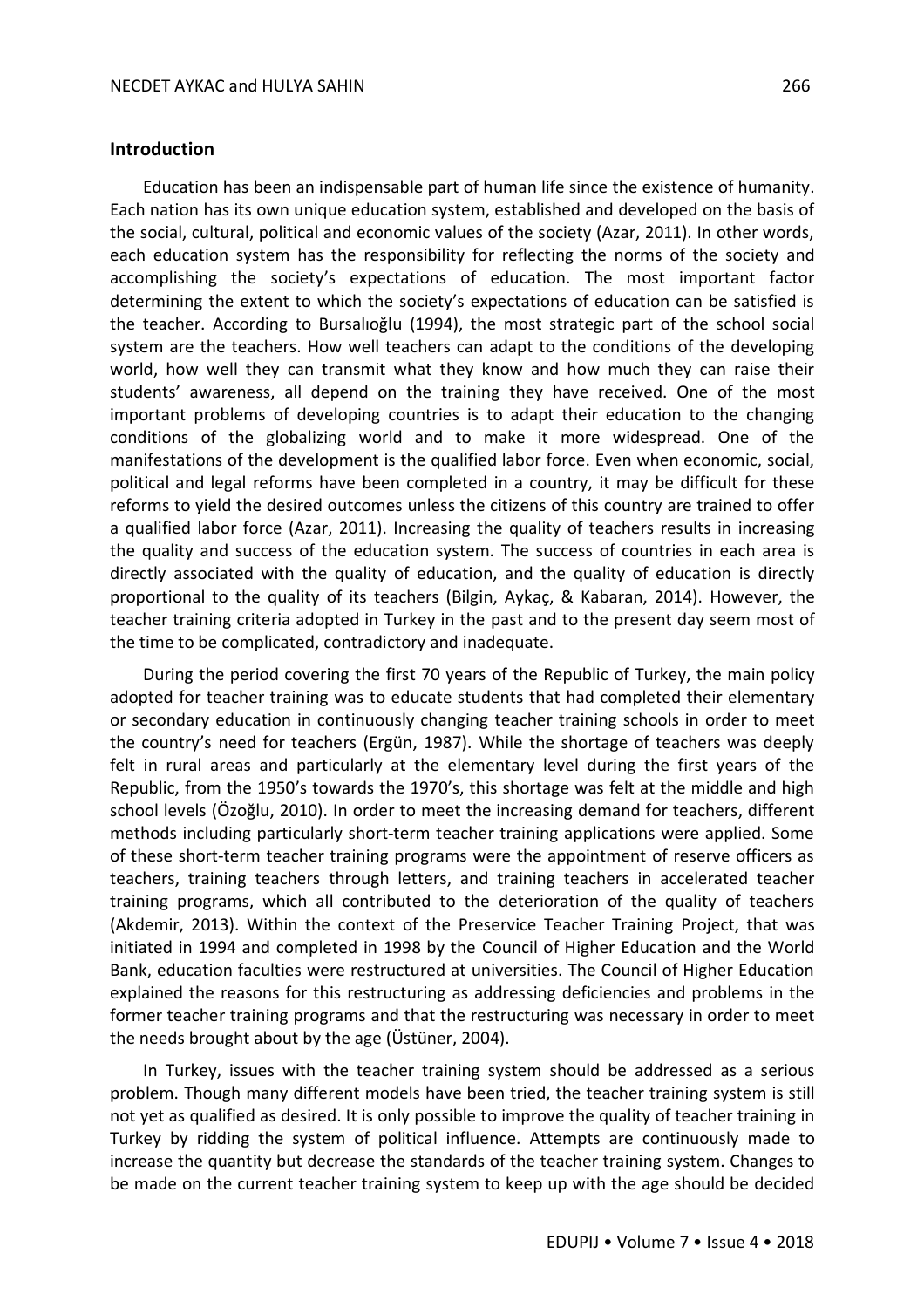on the basis of comparative analysis performed both on the teacher training systems of developed countries and those of other developing countries that are experiencing similar problems. Turkey is in process of seeking European Union membership, and as part of this process, Turkey needs to analyze the reforms carried out in European Union countries and the systems of other developed countries. Based on this approach, the current study aims to compare the teacher training model implemented in Turkey with teacher training programs implemented in other countries in terms of student selection and placement process, teacher training policies, and the appointment of teachers to teaching posts. Conditions for the acceptance of students to university, the training they receive and evaluation systems change from country to country.

The current study aimed to comparatively analyze the teacher training processes and applications in Turkey and in two European Union countries, Poland and Bulgaria, and Russia which is a developed country. To this end, answers to the following questions were sought.

- What are the current teacher training programs?
- What are the institutions responsible for teacher training?
- What are the conditions of acceptance to teacher training institutions?
- What are the durations of teacher training programs?
- What is the time allocated to practicum teaching in teacher training institutions?
- What are the conditions of appointment to teaching posts in Turkey, Poland, Bulgaria and Russia?

When the current state of Turkey is examined, it is seen that it needs a quality labor force and a quality education system to train this human power. What makes education effective is teachers to a great extent; accordingly, a quality teacher training system is needed. In this regard, examination of the education systems and teacher training programs in European Union countries and developed countries can make some important contributions.

In the literature, there have only been a limited number of studies regarding the teacher training systems of Russia, Bulgaria and Poland. The current study is believed to make some contributions to the development Turkey's teacher training system by comparing it with the teacher training systems of some European Union countries and that of Russia, which is a developed country. The data to be collected in the current study are believed to offer guidance to new attempts to develop the teacher training program implemented in Turkey, to offer some information about the teacher training programs in Russia, Bulgaria and Poland and to reveal similarities and differences among the programs. By looking at these programs, insight as to how to develop the teacher training in Turkey may be forthcoming. Moreover, there has been little research on the developing countries of Bulgaria and Poland. In this regard, the current study can also make some contribution to the relevant literature. The current study is limited to the teacher training policies and applications of Bulgaria, Poland, Russia and Turkey.

## **Methodology**

The current study used the descriptive model to compare the teacher training policies of each of the countries. The descriptive model refers to a research approach aiming to describe a past or present state as it was or is (Karasar, 2012). In such research, the subject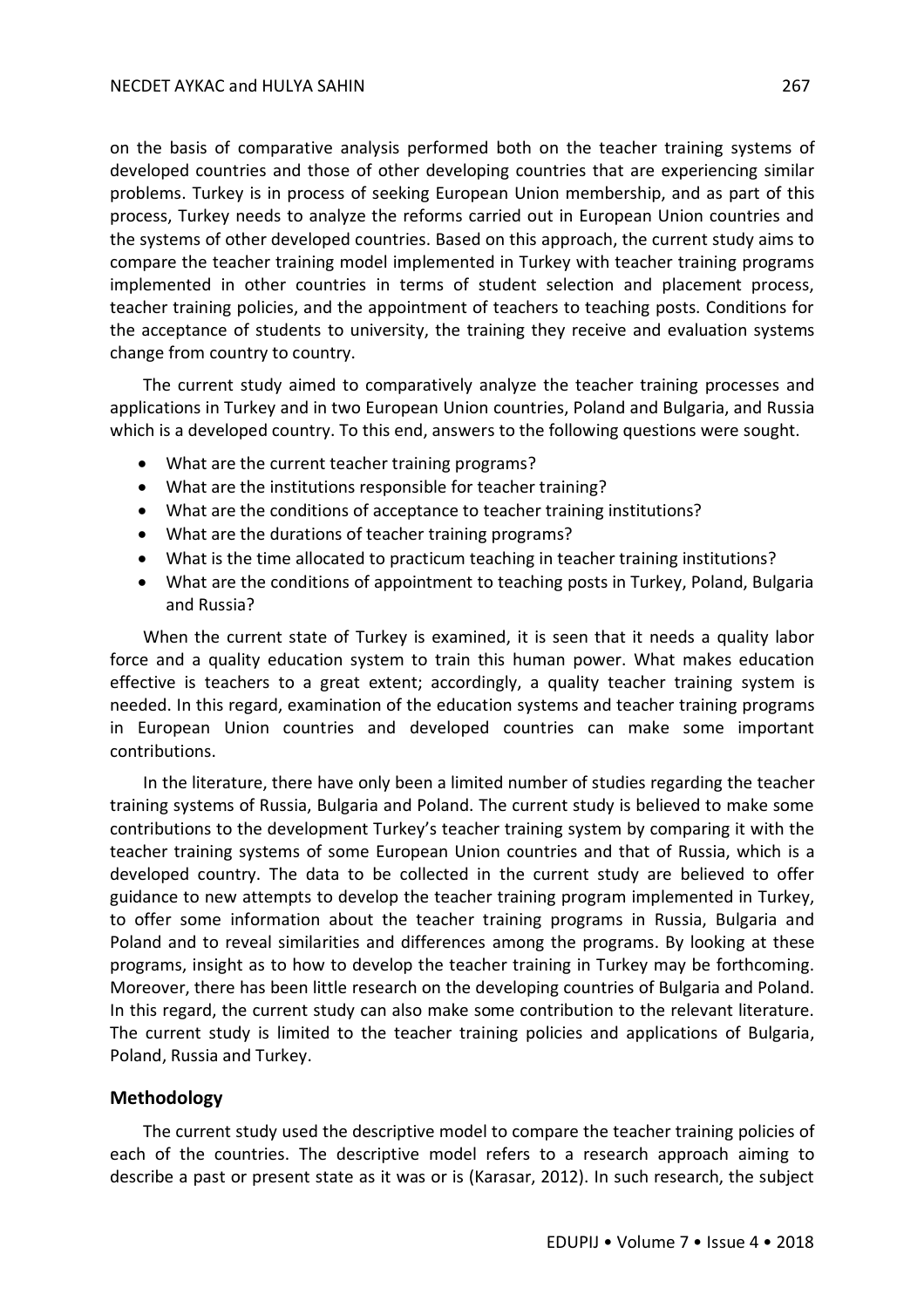of interest is investigated in a detailed manner and is usually known as survey research (Erkuş, 2005). In the collection of data in the current study, one of the qualitative data collection methods, the document analysis technique was employed. According to Yıldırım and Şimşek (2006), document analysis encapsulates the analysis of written materials including information about the phenomenon or phenomena to be investigated. As the data sources, printed and scientific sources such as theses, books, journals and articles focusing on teacher training systems in Bulgaria, Poland, Russia and Turkey were used.

In the analysis of the collected data, the descriptive analysis method was employed. On the basis of the research question, a framework was constructed for the analysis of the collected data. According to this framework, the data were selected, organized, and then similarities and differences detected, compared and interpreted. In this regard, the teacher training programs implemented in Bulgaria, Poland, Russia and Turkey were examined in terms of their objectives, teacher training institutions, conditions of acceptance to teacher training programs, structures of the programs, durations of the programs, conditions of appointment to teaching posts and in-service training. The data were tabulated and interpreted and then some suggestions were put forwards. In light of the analyses and findings of the current study, some possible applications were suggested for the teacher training program in Turkey.

### **Results**

In the current study, the teacher training programs in Bulgaria, Poland, Russia and Turkey were examined and the findings obtained are presented in this section. It is seen that there are some similarities and differences between the teacher training systems of the examined countries. Bulgaria became a member of the European Union in 2007 and Poland in 2004. As a result of their European Union membership accession process, the two countries instigated certain changes to their investments and programs in education.

#### *Comparison of Teacher Training Programs in Bulgaria, Poland, Russia and Turkey*

Findings obtained from the comparison of teacher training programs implemented in Turkey, Russia and two European Union countries, Bulgaria and Poland, are presented in Table 1.

| Table 1. Comparison of Teacher Training Programs in Bulgaria, Poland, Russia and Turkey |                                                                   |
|-----------------------------------------------------------------------------------------|-------------------------------------------------------------------|
| <b>Bulgaria</b>                                                                         | Pedagogy and Psychology Education                                 |
|                                                                                         | Specific Field Education, Practicum teaching                      |
|                                                                                         | Instructional Methods and Techniques, Information & Communication |
|                                                                                         | <b>Technologies</b>                                               |
| Poland                                                                                  | Foreign Language Education                                        |
|                                                                                         | Use of Computer Technologies                                      |
|                                                                                         | Pedagogy Education                                                |
|                                                                                         | Special Field Education & Practicum teaching                      |
| Russia                                                                                  | Required Theoretical Courses, General Culture                     |
|                                                                                         | Preparation for the Profession of Teaching & Practicum            |
|                                                                                         | Pedagogy Education                                                |
| Turkey                                                                                  | Preparation for the Profession of Teaching & Practicum            |
|                                                                                         | General Culture & Special Field Knowledge                         |

| Bulgaria | Pedagogy and Psychology Education                                 |
|----------|-------------------------------------------------------------------|
|          | Specific Field Education, Practicum teaching                      |
|          | Instructional Methods and Techniques, Information & Communication |
|          | Technologies                                                      |
| Poland   | Foreign Language Education                                        |
|          | Use of Computer Technologies                                      |
|          | Pedagogy Education                                                |
|          | Special Field Education & Practicum teaching                      |
| Russia   | Required Theoretical Courses, General Culture                     |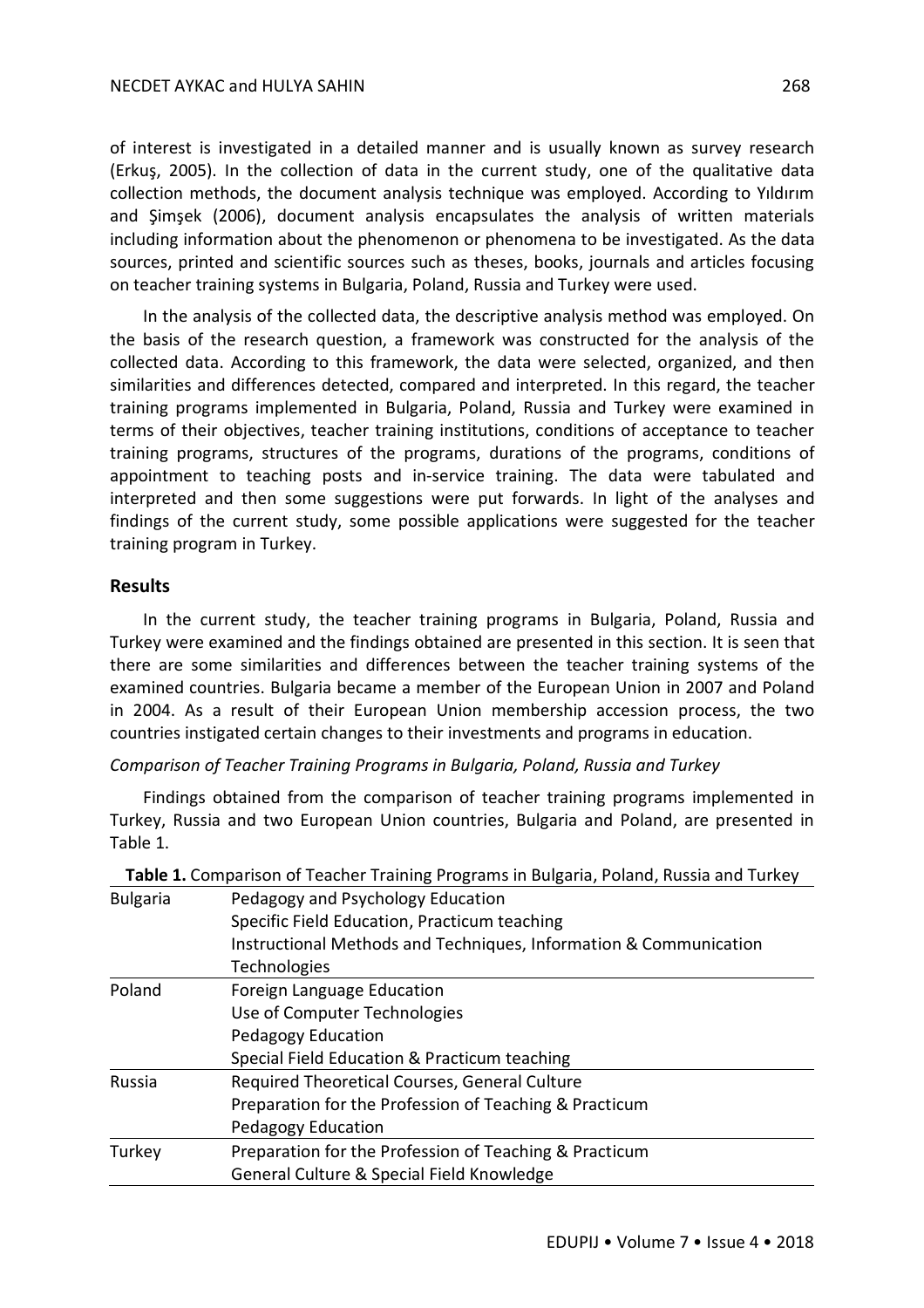As can be seen in Table 1, with the start of their European Union membership, Bulgaria and Poland incorporated the Computer and Information Technologies course into their teacher training programs (Psifidou, 2010). Foreign language teaching is one of the important aspects of teacher training in Poland. The reforms put into force as a result of European Union membership accession in Bulgaria and Poland have produced positive effects on education. Though Russia and Turkey have similar teacher training programs, the course contents of the practicum are different. Pedagogy education holds an important place in teacher training. In the teacher training programs of each of the countries, there is practicum teaching; although pedagogy education is not given to all preservice teachers in Turkey (Külekçi & Bulut, 2010; Küçükoğlu & Kızıltaş, 2010).

*Comparison of Institutions Responsible for Teacher Training in Bulgaria, Poland, Russia and Turkey* 

Findings about the institutions responsible for teacher training in Turkey, Russia and the European Union member countries Bulgaria and Poland are presented in Table 2.

|  | Table 2. Comparison of Institutions Responsible for Teacher Training in Bulgaria, Poland, |
|--|-------------------------------------------------------------------------------------------|
|  |                                                                                           |

As can be seen in Table 2, universities and teacher training colleges and institutions of higher education outside universities are the institutions responsible for teacher training in Poland. All these institutions are connected to the Senate.

For teacher education there are three different types of institutions in Bulgaria. Teacher training colleges (for preschool & elementary school), universities (training teachers for all levels of education) and departments of technology, economics, specialized universities are the institutions responsible for teacher training in Bulgaria (Psifidou, 2010).

There are three different types of institutions responsible for teacher training in Russia; pedagogic schools, pedagogic institutions, and pedagogy universities. These three types of institution are responsible for training teachers for different levels of schooling and the training periods are different in these universities. It is seen that apart from Turkey, teacher training is also given by institutions aside from universities (Boobekova, 2000).

In Turkey, teacher training is given by education faculties at universities and vocational training faculties. With the fourth amendment made by the Council of Higher Education in 2010, graduates of education faculties as well as graduates of faculties other than education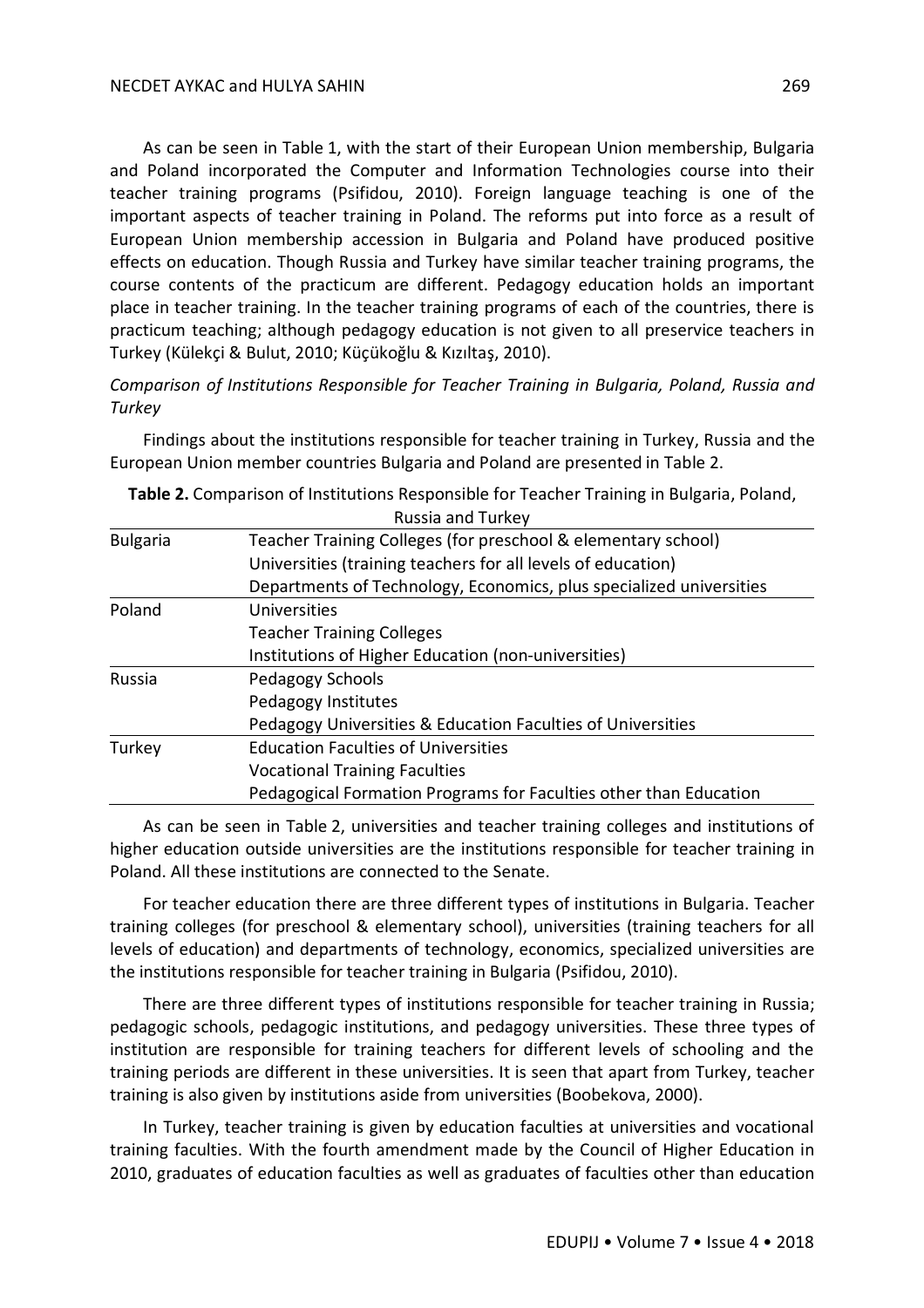#### NECDET AYKAC and HULYA SAHIN 270

who successfully completed a pedagogical formation program can be appointed as teachers in Turkey (Özoğlu, 2010).

*Comparison of Conditions of Acceptance to Teacher Training Institutions in Bulgaria, Poland, Russia and Turkey* 

Findings about the conditions of acceptance to teacher training programs in Turkey, Russia and two European Union countries (Bulgaria and Poland), are given in Table 3. The different education systems and conditions have yielded different conditions of acceptance to their institutions. The conditions of acceptance to university in countries popular for foreign students are more flexible.

**Table 3.** Comparison of Conditions of Acceptance to Teacher Training Institutions in Bulgaria, Poland, Russia and Turkey

| <b>Bulgaria</b> | High School Grade Point Average                            |  |
|-----------------|------------------------------------------------------------|--|
|                 | University Entrance Exam (Matriculation)                   |  |
|                 | Mother Tongue (Bulgarian) & Foreign Language Proficiency   |  |
|                 | Exams (English, French, Spanish, Russian or German)        |  |
|                 | Universities have differing acceptance selection processes |  |
| Poland          | University Entrance Exam (Matura) – (Uniform Magister)     |  |
| Russia          | Special Talent Exams Organized by Universities             |  |
| Turkey          | TYT (Basic Proficiency Test)                               |  |
|                 | YKS (Higher Education Institutions Exam)                   |  |

For acceptance to universities in Bulgaria, the high school grade point average and the university entrance exam (Matriculation) results are evaluated together (Angelova, Dacheva, Vlakova, &Yovka, 2016).

In Poland, students are accepted to universities via a university entrance exam given in two different forms; Matura and Uniform Magister. The stages and organization of the higher education entrance exam are decided by the senate (Kır & Kır, 2011).

In Russia, students directly apply to the university and they are accepted through special talent (entrance) exams organized by each university (Ryzhova, 2012).

For acceptance to universities in Turkey, students must sit a two-staged university entrance exam held by the Center for Evaluation, Selection and Placement (ÖSYM). The first stage of the exam is the Basic Proficiency Test (TYT), which must be taken by all students. The second stage is the Higher Education Institutions Exam (YKS), in which students who want to be teachers can select which department to attend (YÖK, 2018).

*Comparison of Periods of Training in Teacher Training Institutions in Bulgaria, Poland, Russia and Turkey* 

Findings about the periods of teacher training in Turkey, Russia and the European Union countries of Bulgaria and Poland are presented in Table 4.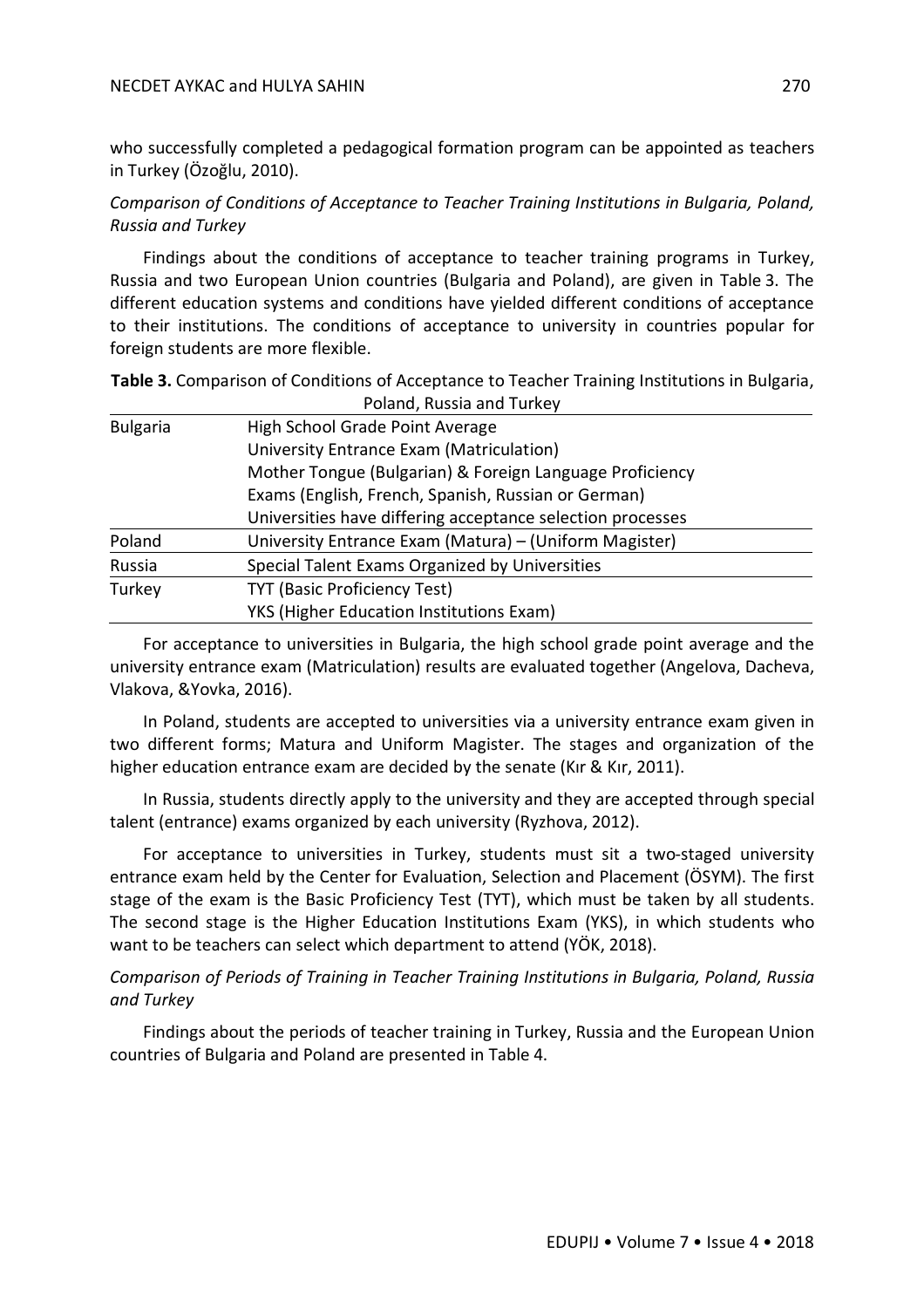|                 | Bulgaria, Poland, Russia and Turkey                                          |
|-----------------|------------------------------------------------------------------------------|
| <b>Bulgaria</b> | Four years (Bachelor's)                                                      |
|                 | Five years (Master's)                                                        |
|                 | Seven years (Doctorate)                                                      |
|                 | College graduates can gain a Bachelor's degree after two or three years      |
|                 | training                                                                     |
| Poland          | Four years                                                                   |
|                 | Five years in some departments                                               |
| <b>Russia</b>   | Four years in pedagogy schools for $9th$ grade graduates                     |
|                 | Three years in pedagogy schools for $11th$ grade graduates                   |
|                 | Diploma in one field requires four years at a pedagogy university            |
|                 | Diploma in two different fields requires five years at a pedagogy university |
| Turkey          | Four years                                                                   |
|                 | Five years in some departments                                               |

**Table 4.** Comparison of Periods of Teacher Training in Teacher Training Institutions in

As can be seen in Table 4, the period of training in teacher training institutions in Bulgaria is four years. Those having completed their four-year training can graduate with a Bachelor's degree (Psifidou, 2010). Students can go on to complete a Master's degree by continuing their training for one additional year. College graduates can gain a Bachelor's degree after receiving two- or three-years training (Angelova et al., 2016).

The period of training in teacher training institutions in Poland is four years, although it is five years for some departments. The period of training for preschool teachers is five years. Poland is one of the countries allocating the greatest length of training for preschool teachers.

There are institutions training different types of teachers in Russia. The periods of training also differ. The period of training is four years for those having graduated from the 9<sup>th</sup> grade in pedagogy schools, whilst it is three years for those having graduated from the  $11<sup>th</sup>$  grade. In these schools, elementary school, preschool and physical education teachers are trained (Boobekova, 2000). The period of training in pedagogy institutes is four or five years, and these institutions train branch teachers for middle schools. The period of training for those wanting to receive a diploma in one field is four years, whilst for two fields it is five years, and many teachers receive the two academic fields diploma. The period of training for preschool teachers is five years in Russia. The period of training in the pedagogy universities is four or five years. In the first four years, the required courses are taught. In the  $5<sup>th</sup>$  year, students specialize for a specific branch, and a university diploma is granted for the related branch. Many of the teachers graduate from these universities (Георгиевич, 2014).

In Turkey, the period of training in the teacher training institutions is four years. Formation teacher training is offered for graduates of non-education four-year undergraduate training, which extends the overall training period to five years (Külekçi & Bulut, 2010).

## *Comparison of Periods of Practicum Teaching in Bulgaria, Poland, Russia and Turkey*

Findings about the periods of practicum teaching in Turkey, Russia and the European Union countries of Bulgaria and Poland are presented in Table 5.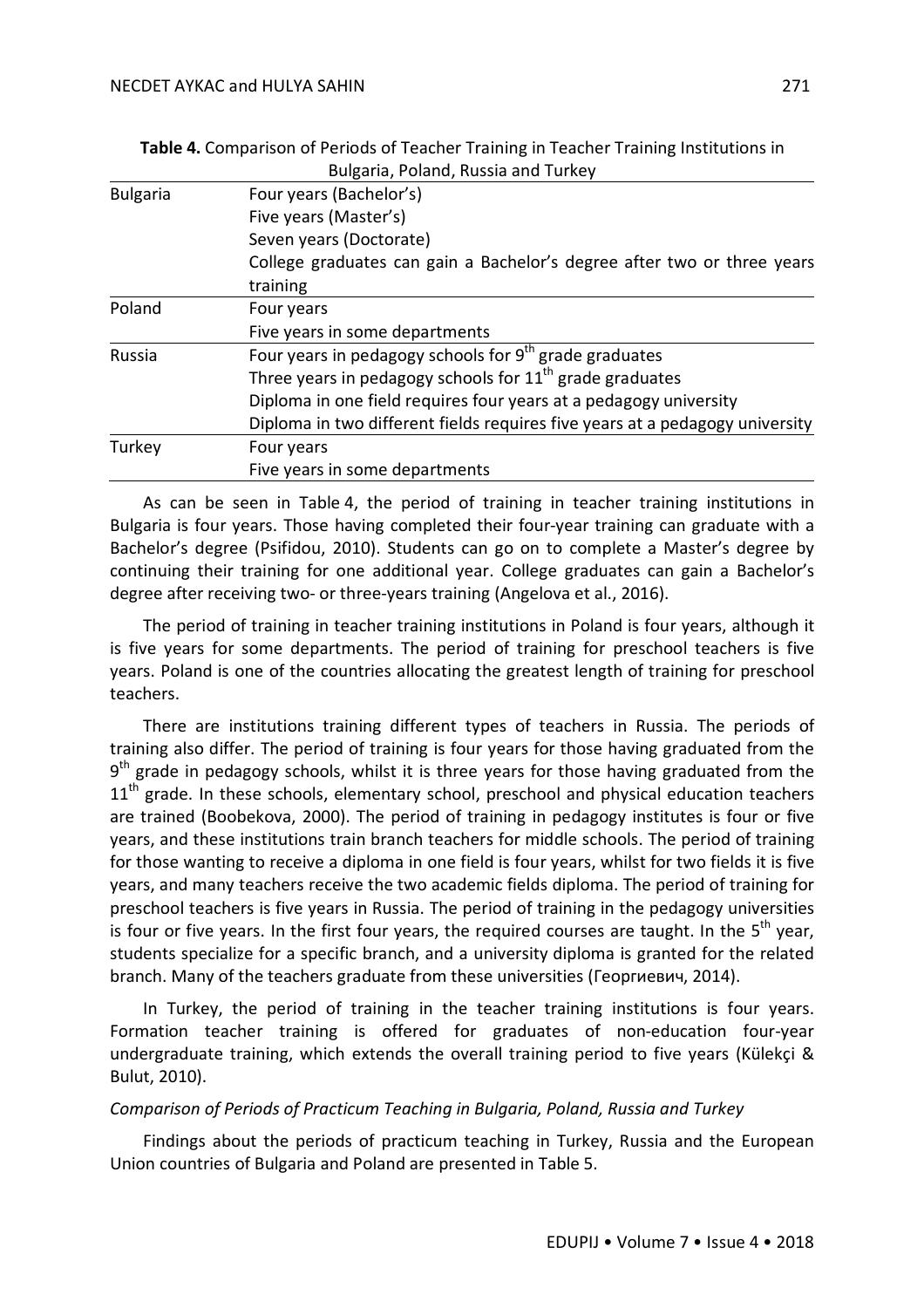| <b>Bulgaria</b> | Practicum teaching is 120 hours                                                                                                                                                                                                                                                                                              |
|-----------------|------------------------------------------------------------------------------------------------------------------------------------------------------------------------------------------------------------------------------------------------------------------------------------------------------------------------------|
| Poland          | Practicum teaching is 180 hours, plus internship is required                                                                                                                                                                                                                                                                 |
| Russia          | From the first year onwards, preservice teachers start practicum teaching,<br>visiting schools one day a week in the first semester, and each week in the<br>second semester. There is internship during summer months at training<br>and other camps. In the $4th$ year they teach in schools for a period of ten<br>weeks. |
| Turkey          | In the $4th$ year, practicum teaching is performed one day a week for one<br>semester. Preservice teachers must personally deliver lessons for at least<br>24 class hours during this period.                                                                                                                                |

**Table 5.** Comparison of Periods of Practicum Teaching in Bulgaria, Poland, Russia and Turkey

As can be seen in Table 5, in Bulgaria, preservice teachers should be engaged in observations for at least 60 hours at schools and 60 hours are allocated to practicum teaching. This means that students conduct practices for 120 hours in total, independently or monitored by their mentors. During these practices, they can consult their mentors. The practices are evaluated by a committee made up of three members (Angelova, et al., 2016; Psifidou, 2010).

In Poland, a total of 180-hour practicum teaching is required for all preservice teachers. The Ministry of National Education in Poland states the period of practicum teaching for the teaching training institutions. In this regard, though it changes depending on the type of the teacher training program, preservice teachers must be engaged in at least 180-hour practicum teaching (Altıntaş &Yeşiltepe, 2016).

In Russia, while preservice teachers are in their first-year, in their third month of their training, they start their internship. One week is assigned as the "Loaded week." Throughout this week, preservice teachers watch the classes of classroom teachers or branch teachers in elementary schools. In the following weeks, they visit schools one day a week. In summer, they conduct their required internship in child education and resting camps. In their fourth year of training, student teachers go to schools as interns from the first day of school for a period of ten weeks. During this period, the institutions work in cooperation (Boobekova, 2000).

In Turkey, preservice teachers only engage in practicum teaching in their final year. Preservice teachers go to schools one day a week throughout one semester. Preservice teachers must personally deliver lessons for at least 24 class hours during this period (Kabaran & Görgen, 2016).

## *Comparison of Conditions of Appointment to Teaching Posts in Bulgaria, Poland, Russia and Turkey*

Findings about the conditions of appointment to teaching posts in Turkey, Russia and the European Union countries of Bulgaria and Poland, are presented in Table 6.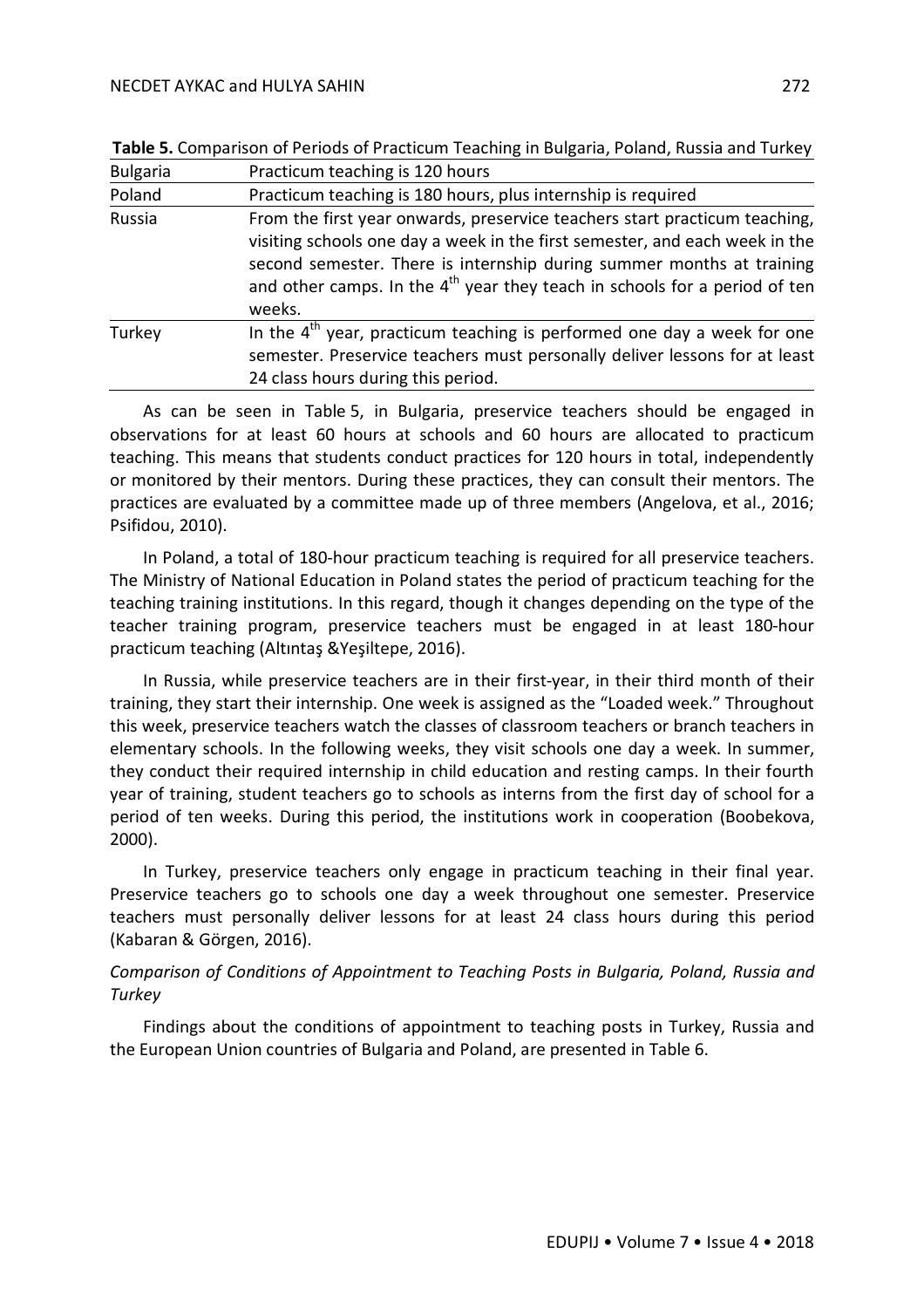| NUSSID DILL TUINEY                                                |
|-------------------------------------------------------------------|
| Special State Exam                                                |
| Application to the related institutions                           |
| Candidate teacher                                                 |
| Application to the institution                                    |
| Working as an intern teacher for two years                        |
| Master's degree and foreign language competence required for some |
| branches                                                          |
| State Completion Exam/Oral Exam                                   |
| Appointment to schools for two year period                        |
| <b>Public Personnel Selection Examination (KPSS)</b>              |
| Oral Exam                                                         |
|                                                                   |

**Table 6.** Comparison of Conditions of Appointment to Teaching Posts in Bulgaria, Poland, Russia and Turkey

As can be seen in Table 6, in Bulgaria, for preservice teachers to work as teachers, they have to take the Special State Exam. As a result of this exam, they can apply to the institute of their preference. In the institution, they first start out as intern teachers. Then, they can go on to progress to become teachers, head teachers and expert teachers (Psifidou, 2010).

In Poland, the graduates of formation programs can themselves decide in which educational institution, high school or elementary school they wish to work. They spend their first year in the profession as intern teachers. There are a total of four different stages of career in the teaching profession: Intern teacher, probationary teacher, appointed teacher and tenured teacher. While intern and probationary teachers work on a contractual basis, appointed and tenured teachers are employed as civil servants. One of the criteria for appointment as a preschool or elementary school teacher is a Master's degree. For preservice teachers to be appointed as teachers to all branches, they are required to know a foreign language (Kır & Kır, 2011).

In Russia, preservice teachers have to sit the State Completion Exam. Participants' performances in this exam are evaluated by a commission of academicians from different universities. The candidates also sit an oral exam administered by the commission. If successful in both exams, they can be assigned to an institution of education for a period of two years (Георгиевич, 2014).

In Turkey, there is an exam called the Public Personnel Selection Examination, which is used to determine which of candidates will be appointed and to where. Since an amendment in 2016, candidates now have had to take an oral exam in addition to this exam. According to the results of these two exams, appointments are made to schools as probationary teachers (Kabaran & Görgen, 2016).

## **Conclusion, Discussion and Suggestions**

Studies in the literature suggest that when Bulgaria's accession to European Union membership was granted in 2007, a new national program was put into effect to develop Bulgaria's national education in the period between 2006 and 2015. With this program, the standards of teacher training were also changed. New courses were added to the program to comply with the programs of other European Union countries. Research was undertaken in order to understand how to enhance the quality of the teaching profession in the country.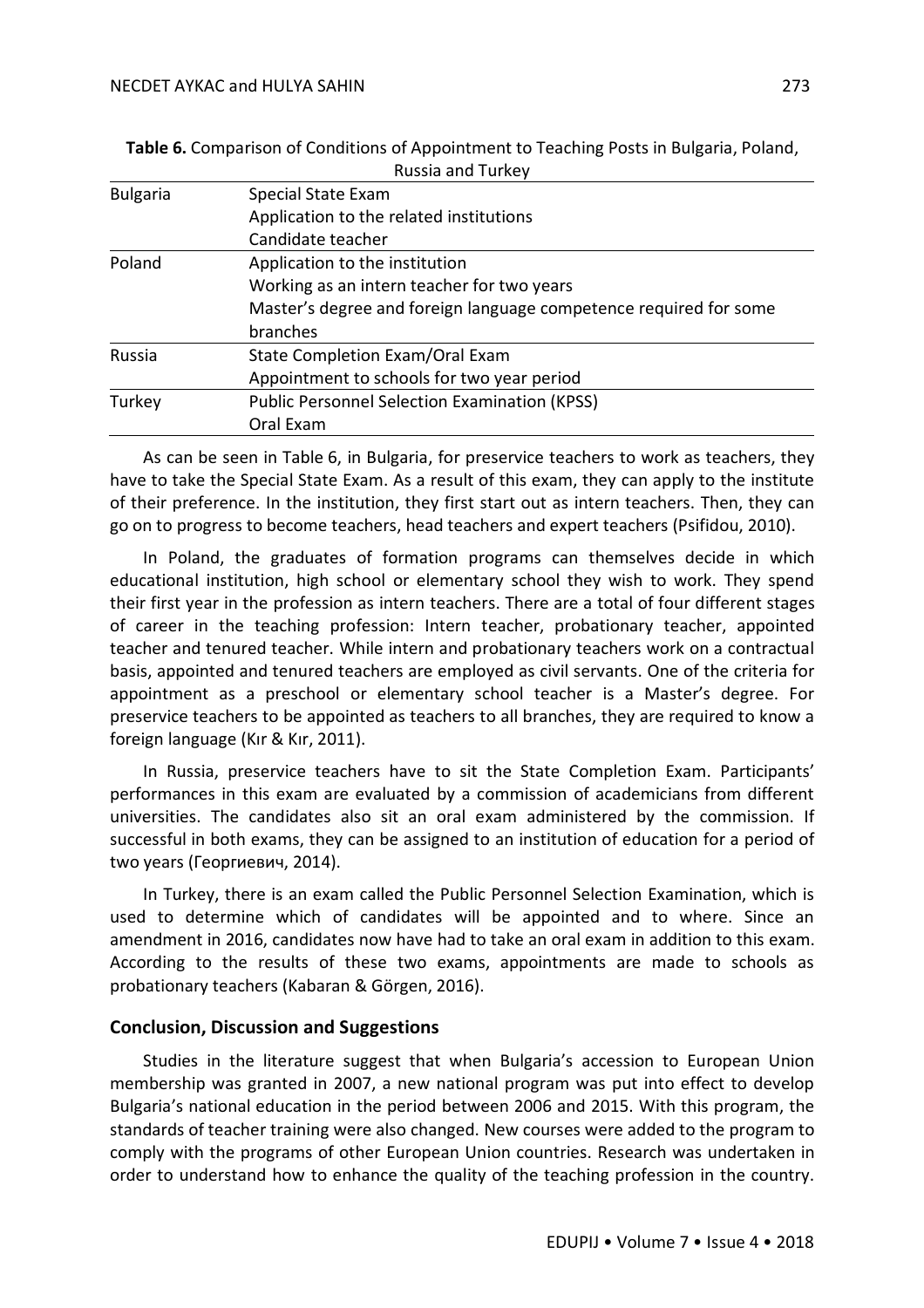The main requirement for candidate teachers' appointment to teaching posts is mastery of the Bulgarian language and literature. In addition, pedagogy, psychology, information and communication technologies, together with new instructional methods and techniques are all courses required to be taken during teacher training. Among the elective courses, school problems, health and education management are the most prominent. The periods of schooling and the general structure of education in Bulgaria are similar to those of Turkey, but Bulgaria is a country making the least investment in education and has the lowest wages for its teachers amongst all European Union countries. In the 2009 Program for International Student Assessment (PISA), Bulgaria scored  $13<sup>th</sup>$  out of the 19 participating countries in the CEE/CIS (Central and Eastern Europe/ Commonwealth of Independent States) region in reading, mathematics and science subjects. Efforts to increase the quality of teachers in Bulgaria have been considerable. As a European Union country, Bulgaria has the highest mean age of teachers, making its teachers among the most experienced in Europe, with an average of 22 years professional experience. This is due to only around 20% of teachers in Bulgaria being younger than 40, whilst approximately 45% of Bulgarian teachers are aged 50 or older.

Poland formalized their accession to the European Union in 2004. Poland's education system had to be considerably modernized and certain steps have been taken over the past few years to this effect. The reasons behind these steps are to meet the new requirements of the rapidly developing globalization and information-based economy in order to provide the current youth with an education in the most effective way (Parmaksız & Yavuz, 2015). Poland, has made some reforms both in the field of education and in its teacher training system. These reforms include attempts to enhance the quality of its teacher training system. The required courses to be taken in Polish teacher training are ethics, language, culture, history, and supplementary courses focusing on local culture. New arrangements have been made by the National Accreditation Commission, particularly concerning the process and quality of practicum teaching (Kır & Kır, 2011). At university level, preservice teachers are required to take courses in order to develop both their professional and pedagogical competence. After completion of undergraduate training, graduate education and in-service teacher training are considered to be important. Foreign language competence is among the prominent criteria of selecting master teachers. More importance is attached to preschool and elementary school teacher training. The reforms applied to the Polish education system have manifested yields in subsequent PISA exam results. While the mean score of the Polish students from the PISA exam was considerably low in 2000, the country improved to be among the top 15 countries by 2009. Poland has since achieved above-average scores in mathematics, reading and science in PISA 2012. Performance in reading, mathematics and science has risen across PISA cycles, indicating that Poland has made considerable progress with their education system (OECD, 2015).

The Turkish education system cannot receive the education support that is afforded to Poland from the European Union. However, some works have been carried out in Turkey in order to enhance the quality of education through support projects and the analysis of other education systems to identify good practices (Parmaksız & Yavuz, 2015). Turkey was ranked 50<sup>th</sup> among the 72 OECD states in PISA 2015, which represented a drop in performance compared to previous PISA cycles (Milli Eğitim Bakanlığı [Ministry of National Education],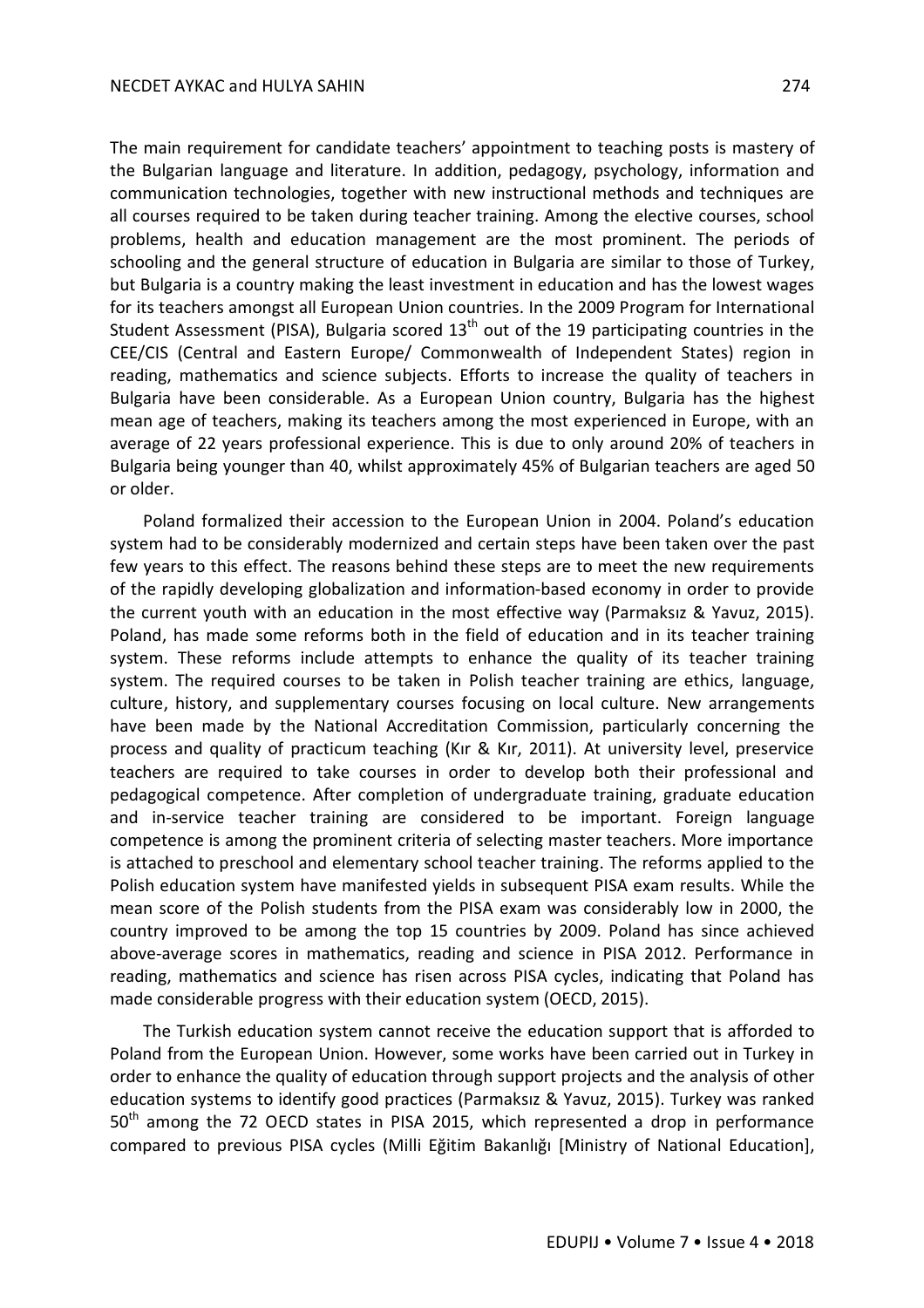2015). Considering these results, it is clear that the Turkish education system needs to be revised; looking towards the gains made in the example of Poland's system.

In Russia, which is classified as a developed country, there are different institutions responsible for providing teacher training. Some changes have been made to the teacher training system since 2000, yet the training is still highly dominated by the policies of the former Soviet Union period (Ergün, 2009). The state and non-governmental organizations work in cooperation for teacher training, with authority shared by federal and local administrations. Russia's education system is experiencing problems not usually seen in developed economies. The most prominent being a shortage of teachers to work in rural areas due to low wages (Ryzhova, 2012). Then average monthly salary of a federal official is about 100,000 Rubles, and for an official it is 35-37,000 Rubles. School teachers in rural areas earn 9-12,000 Rubles a month. The lowest level is 20-22,000 Rubles. Over the years, prices in Russia have increased by 50-60%; however, teachers' salaries have stayed the same. The main difference seen in the teacher training system of Turkey is that graduates of faculties other than education can also be appointed as teachers if have complete a Pedagogical Formation Certificate Program, an application specific to the Turkish teacher training system. Acceptance to teacher training institutions and appointments to teaching posts are made through centralized examinations.

When the results of the current study are subjected to general evaluation, it can be argued that when compared to other countries, Poland has longer periods of practicum teaching. The period of teacher training is similar across each of the countries, ranging from three to five years. In some of the teacher training institutions in Russia, the teacher training period is three years, whereas in Poland, teacher training for preschool teachers lasts five years. Teacher training institutions in Bulgaria and Poland are similar. In Russia, candidate teachers graduating from Pedagogy Institutes are granted diplomas in two different academic fields. Also in Russia, preservice teachers undertake school practicum teaching from the first year of their training onwards, which seems a significant advantage in being introduced to the profession much earlier than in other countries. Across all the countries examined, the initial appointment of teachers is made on contract; a practice initiated in Turkey in 2016.

In light of the findings of the current study, the following suggestions are made:

- As in Bulgaria, while accepting students into teacher training programs, students can be obliged to take mother tongue and foreign language tests. Mastery of the mother tongue can be taken as one of the criteria of acceptance to university.
- For the acceptance of students to teacher training programs, applicants can sit oral exams to test their inclination, willingness and competence towards the teaching profession. Altıntaş and Yeşiltepe (2016) also suggested such oral exams could be useful to evaluate many other student skills such as communication.
- Given that more time is allocated to teacher training for preschool education in Poland and Russia, more time could also be allocated to prospective classroom and preschool teacher training in Turkey.
- As in Bulgaria, Poland and Russia, greater importance can be attached to pedagogy training in Turkey's teacher training institutions.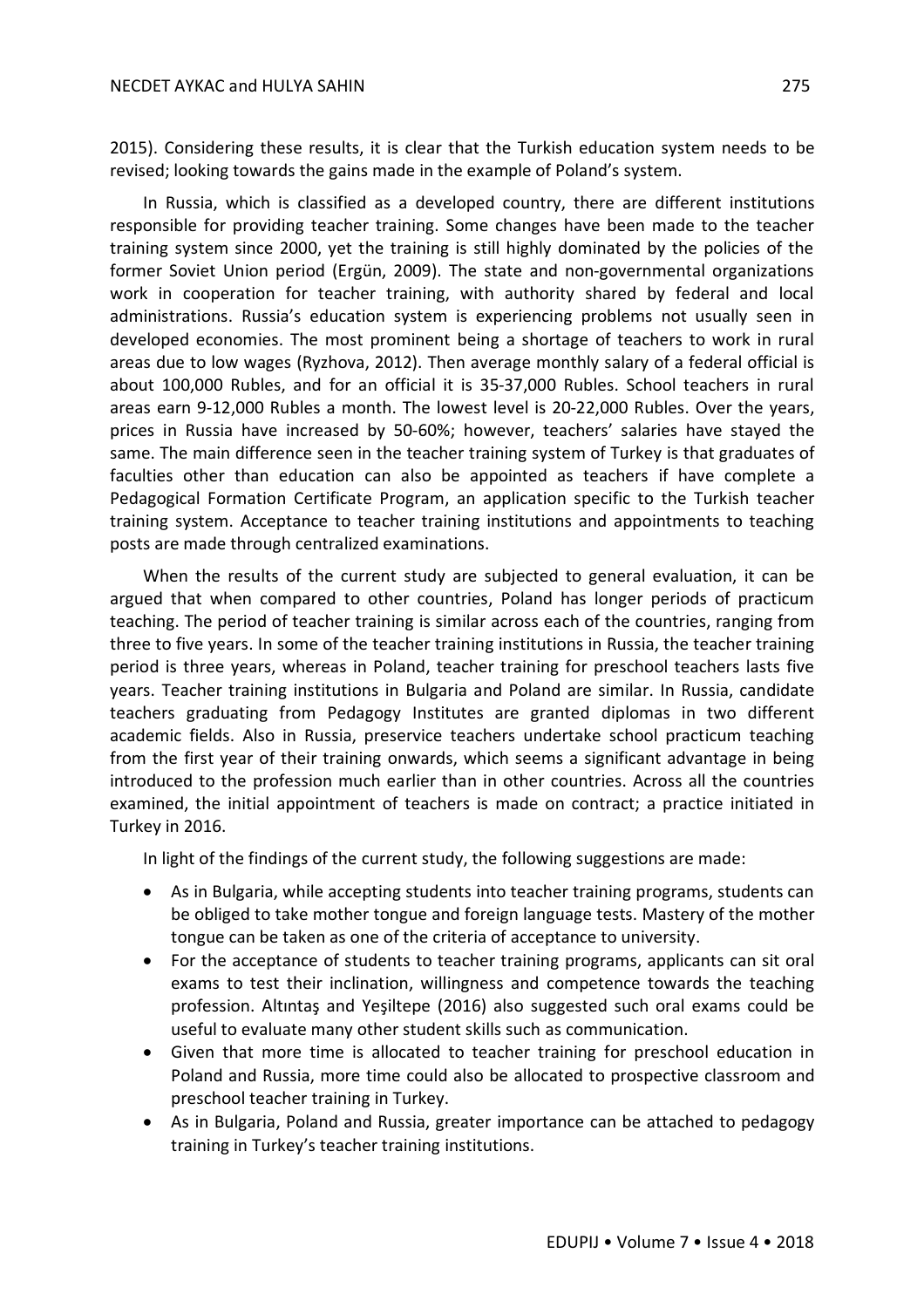- As in the teacher training systems of Bulgaria and Poland, Information and Communication Technologies courses could be incorporated into teacher training programs in Turkey.
- As in Russia, students could start practicum teaching as from their first year of training.
- Greater emphasis could be placed on practice within education faculties, as well as on active teaching methods and techniques.
- As in Poland, arrangements can be made to increase the wages and status of teachers holding Master's or Doctoral degrees. This change was also suggested by Aydoğan and Çilsal (2007).
- Teacher wages should be equalized according to the countries' development level.

## **Notes**

Corresponding author: NECDET AYKAC

## **References**

- Akdemir, A. S. (2013). A history of teacher training programs and their problems in Turkey. *Turkish Studies–International Periodical for the Languages, Literature and History of Turkish or Turkic, 8*(12), 15-28.
- Altıntaş, G., & Yeşiltepe, M. (2016). Comparative teacher training. *Western Anatolia Journal of Educational Science, Special Issue WCNTSE,* 225-250.
- Angelova, T., Dacheva, G., Vlohova, R., Yovka, T. (2016). *Bulgarian teacher education partnership report.* European Core Curriculum for Mainstreamed Second Language Teacher Education. 1-6.
- Aydoğan, İ., & Çilsal, Z. (2007). Education process of foreign language teachers (Turkey and other countries). *Journal of the Institute of Social Sciences, 22*(1), 179-197.
- Azar, A. (2011). Quality or quantity: A statement for teacher training in Turkey. *Journal of Higher Education and Science, 1*(1), 36-38.
- Bilgin, H., Aykaç, N., & Kabaran, H. (2014). Comparative analysis of the teacher training programs in turkey and some European countries. *Turkish Studies–International Periodical for the Languages, Literature and History of Turkish or Turkic, 9*(3), 279- 292.
- Boobekova, K. (2000). Teacher training in the commonwealth of independent states. *Atatürk Education Faculty Journal of Educational Sciences, 12*(12)*,* 75-90.
- Bursalıoğlu, Z. (1994). *Okul yönetiminde yeni yapı ve davranış.* Ankara: Pegem Publishing.
- Ergün, M. (1987). Development of teacher education efforts in Turkey*. Hacettepe University Journal of Education Faculty, 2*(2) 10-18.
- Ergün, M. (2009). Westernization efforts and reforms in russian education system*. Afyon Kocatepe University Department of Educational Sciences, 2*(1), 31-56.
- Erkuş, M. (2005). *Scientific research spiral.* Ankara: Seçkin Publishing.
- Георгиевич, K. A. (2014). *Подготовка учителей. есть ли у россии шанс выйти из тупика? Журнал руководителя управления образованием, 3*(38).
- Kabaran, G. G., & Görgen, İ. (2016). Comparative analysis of teacher education systems in South Korea, Hong Kong, Singapore and Turkey. *Bartin University Faculty of Education Journal, 5*(2), 478-495.